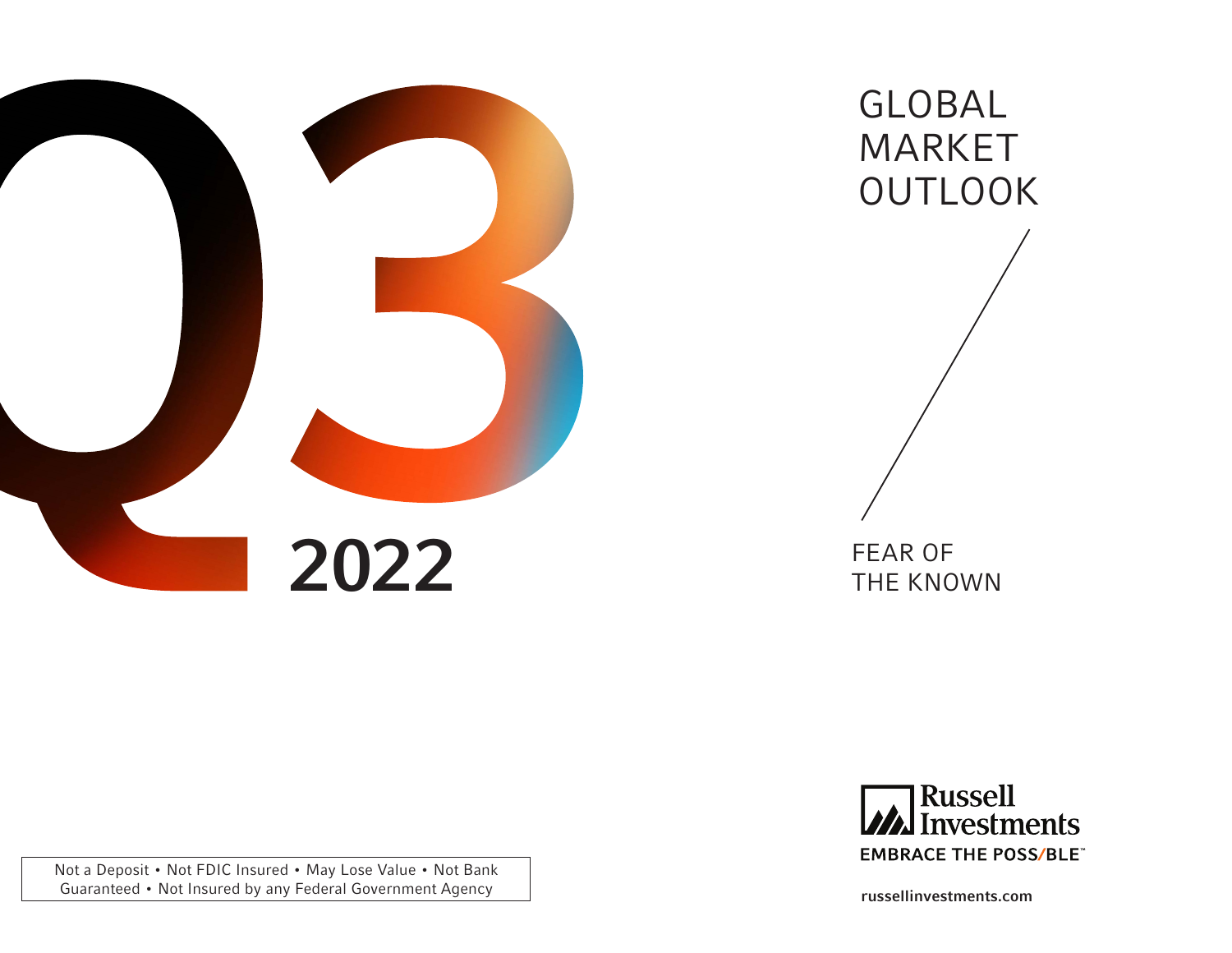# **SYNOPSIS**

Recession fears and central-bank tightening are driving market volatility. We think equity markets are oversold, and believe U.S. core inflation has likely peaked. In our view, this should help markets stabilize and possibly recover over the second half of 2022.

# KEY MARKET THEMES

Markets have faced a laundry list of concerns this year, including new COVID-19 lockdowns and an economic slowdown in China, the Russia-Ukraine war, surging inflation and central-bank tightening. This has led to a tough first half of the year, with global equities down around 20% and the Bloomberg Global Treasury benchmark off 9%, as of mid-June.

Our composite sentiment index, which measures investor sentiment for the S&P 500® Index via a range of technical, positioning and survey indicators, reads as deeply oversold. This provides some reassurance that markets have accounted for the bad news so far and could recover if inflation and growth turn out better than currently feared. Of course, it's possible that investors will panic and reach a *sell-everything* capitulation point. The lesson from previous market corrections, however, is that periods of panic can provide the best opportunities for longer-term investors.

The main uncertainty is the outlook for the U.S. economy. We believe the pace and magnitude of U.S. Federal Reserve (Fed) tightening creates the risk of a recession by the second half of 2023. While a deep recession could trigger a larger equity bear market, we think a slowdown or mild recession are the two most likely outcomes. The upside risk for the U.S. economy and markets comes from the possibility that U.S. core inflation has peaked. This, combined with some softening in the labor market, could allow the Fed to become less hawkish in the second half of the year.

In Europe, the European Central Bank (ECB) has recently turned hawkish, signaling that a 25-basis-point rate rise is likely in July and that it's winding down its quantitative easing programs. Futures markets expect the ECB's policy rate to rise from -0.5% currently to 2.0% by the middle of 2023. Meanwhile, headline inflation in the eurozone reached 8.1% in May, in line with the U.S. and the UK. Core inflation, however, is more subdued at 3.8%—compared to around 6% in the U.S. and the UK. This should

allow the ECB to tighten policy by less than the Fed or Bank of England (BoE).

The UK economy is likely to continue slowing, as households cope with rising



mortgage rates, high energy prices and the 1.25% increase in the national insurance levy that took effect in April. The BoE has recently softened its hawkish rhetoric and faces a difficult balancing act between reining in inflation expectations and preventing a sharp economic downturn. Despite these concerns, the UK continues to be the best performing major equity market this year as measured by the FTSE 100 Index. With high exposure to commodity prices and financial stocks that benefit from higher interest rates and almost no exposure to under-pressure technology stocks, the index reflects the cheapest of the major equity markets, and offers a dividend yield of 3.9% as of mid-June 2022.

In China, recent lockdowns triggered a significant slowing in economic activity, but early signs of a tentative reopening have emerged. However, the low level of vaccination among the nation's elderly means the risk of further lockdowns will continue until either vaccination rates increase or COVID-19 treatment production reaches critical mass.

In Japan, the economy continues to face the challenge of higher energy and food prices, which have been exacerbated by the significant depreciation in the Japanese yen. We think this decline in the yen should improve the export-oriented parts of the economy through the second half of the year.

In Australia, interest-rate increases and higher fuel costs have caused consumer confidence to fall. The Reserve Bank of Australia has raised rates from 0.1% to 0.85%, and the market expects the cash rate to reach 4% by early next year. We think this is too aggressive, given the country's heavy use of variable rate mortgages and the impact this will have on household disposable incomes.

The Bank of Canada (BoC)'s unmistakably hawkish tone has been surprising, especially since signs are emerging that housing-market fundamentals are unwinding. We believe the developing instability of Canadian housing will eventually limit the BoC, but more conclusive signs of a correction may need to emerge before the bank can pivot. This raises the risk that rates will rise above neutral before a policy shift occurs.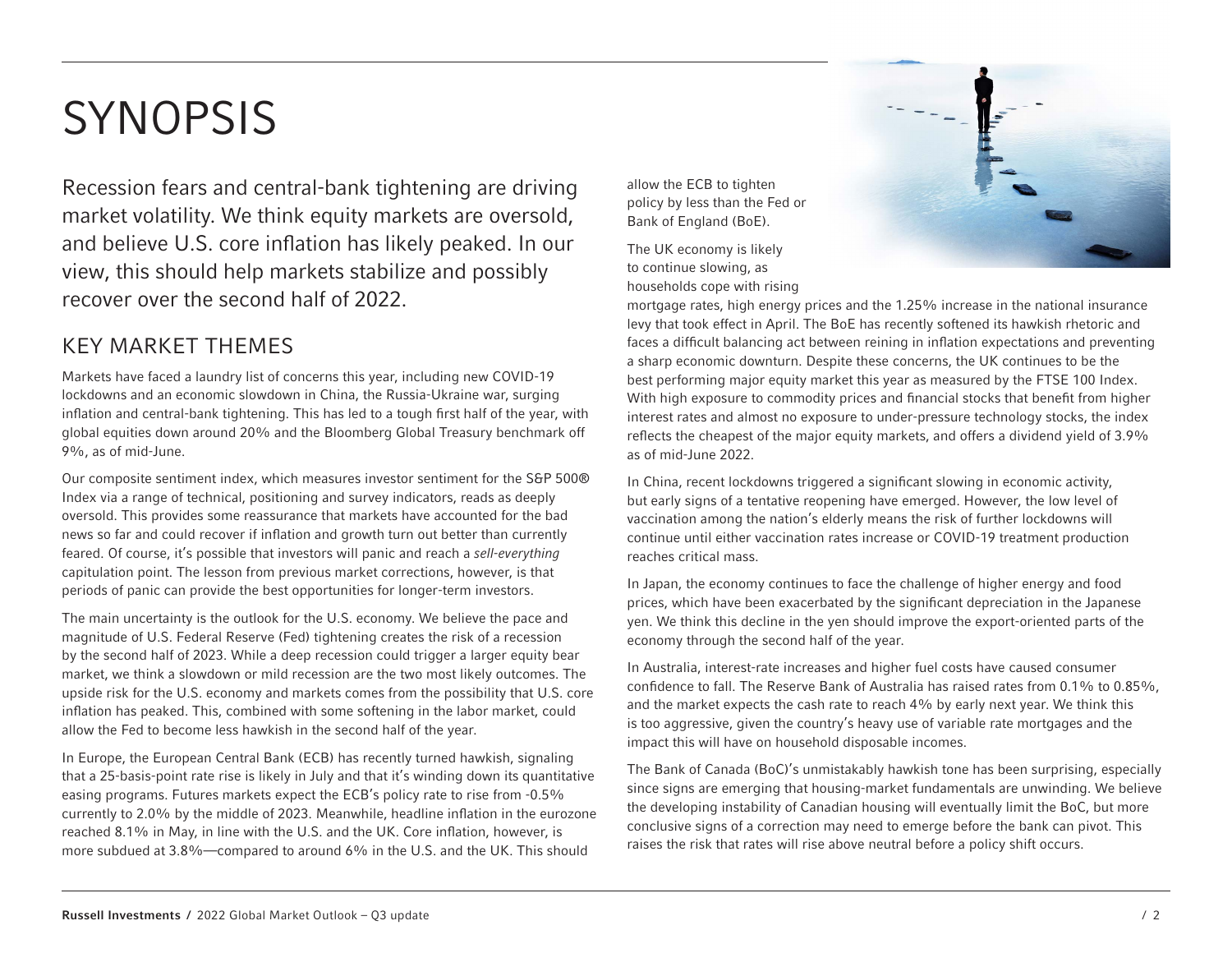# ECONOMIC VIEWS



# INFLATION

We think headline inflation may rise further if international sanctions on Russian oil exports cause an additional increase in energy prices. Core inflation, however, may have already peaked in the U.S.



## U.S. RECESSION RISKS

We judge that recession risks at around 30% through mid-2023 are already higher than normal—and are likely to increase further in the months ahead.



## CHINA STIMULUS

We expect more fiscal stimulus in China, most likely in the form of consumption vouchers. Further easing measures should help the under-stress property market stabilize in the second half of the year.



## EUROPEAN RECESSION RISKS

We believe the most significant risk for Europe is if Russia responds to the European Union's embargo of its oil exports by cutting off gas supplies to the region. Europe's heavy dependence on Russian gas means that retaliation and a large rise in gas prices would almost certainly send the region into a recession.

### U.S. LABOR MARKET



In our view, some cooling in the U.S. labor market is likely. High wages should encourage workers back to the labor force—particularly lower-wage workers who have been the most reluctant to return and have had the largest wage gains. The Fed's shift to higher interest rates should also slow aggregate demand.

# ASSET CLASS VIEWS

#### Equities: Preference for non-U.S. developed equities

We prefer non-U.S. developed equities to U.S. equities. They're relatively cheaper and we think they'll benefit from weakness in the U.S. dollar, should the Fed become less hawkish.

#### Fixed income: Improved valuations for government bonds

We think government bond valuations have improved after the rise in yields, with U.S. bonds now offering good value, although we still see Japanese, German and UK bonds as moderately expensive. A positive for government bonds is that markets have fully priced hawkish outlooks for most central banks. In our view, this should limit the extent of any further selloff.

#### Currencies: Strong U.S. dollar could weaken if hostilities subside

The U.S. dollar has made gains this year on Fed hawkishness and safe-haven appeal during the Russia-Ukraine conflict. We think it should weaken if hostilities subside, and if lower inflation outcomes later in the year lead to less Fed tightening than markets currently expect. The main beneficiaries are likely to be the euro—which has become more undervalued—and the Japanese yen, which has weakened on commodity price inflation and China growth concerns.



For more information, please visit *[russellinvestments.com](https://russellinvestments.com/us/)*